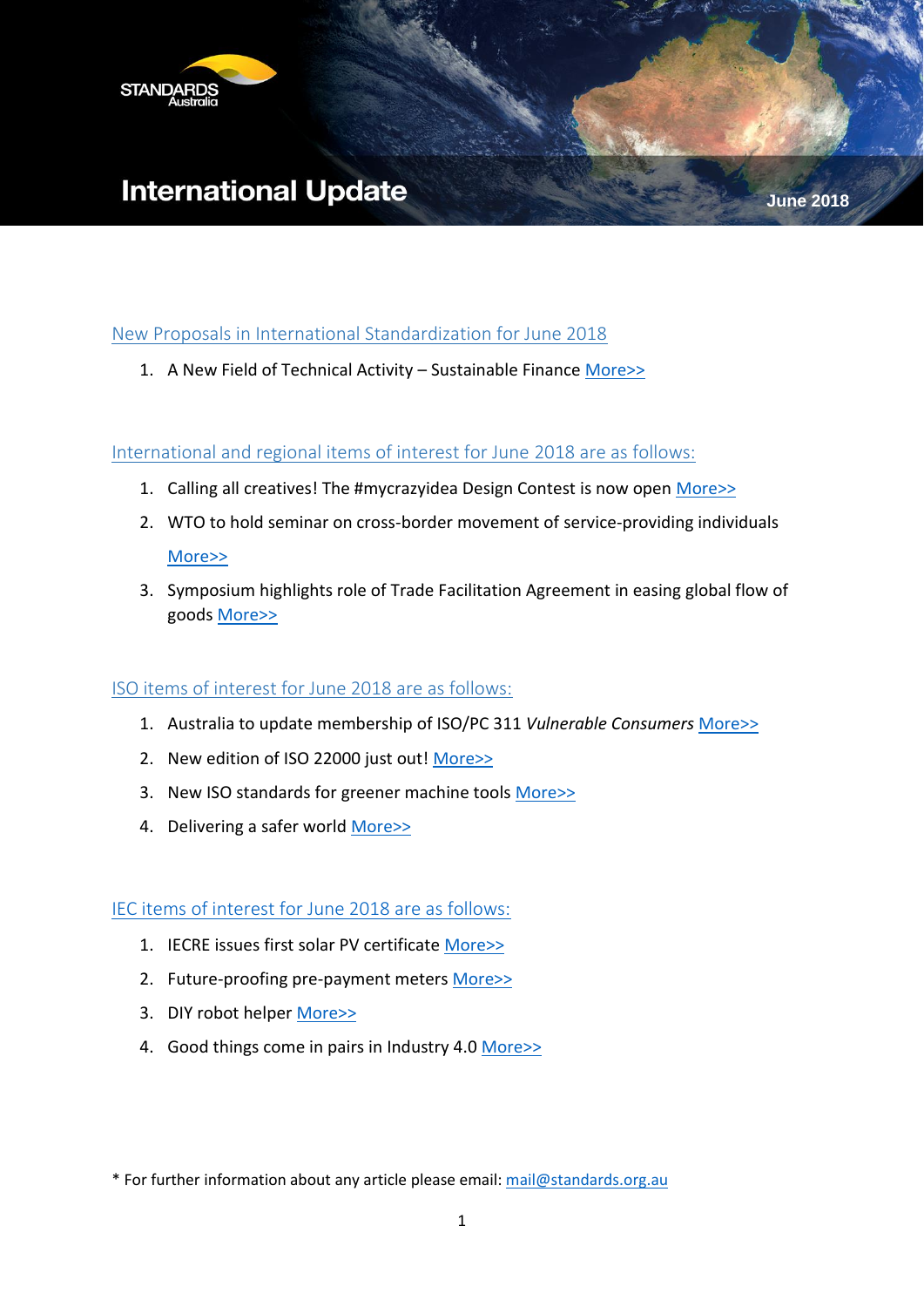# <span id="page-1-0"></span>New Proposals

# <span id="page-1-1"></span>1. A New Field of Technical Activity – Sustainable Finance

ISO has received a New Field of Technical Activity Proposal from the British National Standards Body (BSI) to **Form a new Technical Committee in the field of Sustainable Finance**.

The scope of the new committee is proposed to be

*Standardization in the field of Sustainable Finance.* 

The programme of work will promote the integration of sustainability considerations and environmental, social and governance (ESG) practices into institutional investment decision-making and wider finance management. It will ultimately look to support the alignment of the global financial system with sustainable development goals.

The initial Sustainable Finance programme of work would align with the conceptual framework developed by the United Nations Environmental Programme (UNEP). The priority would be to establish a *Framework for Sustainable Finance Management Guide*, this would be followed by:

- 1. Integration of Sustainability considerations and ESG principles into financial decision-making and broader financial services and products
- 2. Green finance
- 3. Sustainable investment at the sector level / sustainable finance applications

Standards Australia will be consulting with stakeholders for this proposal. For more information on the proposal, or to make a submission, please contact the Stakeholder Engagement Management team at [sem@standards.org.au](mailto:sem@standards.org.au) by Tuesday 31 July 2018.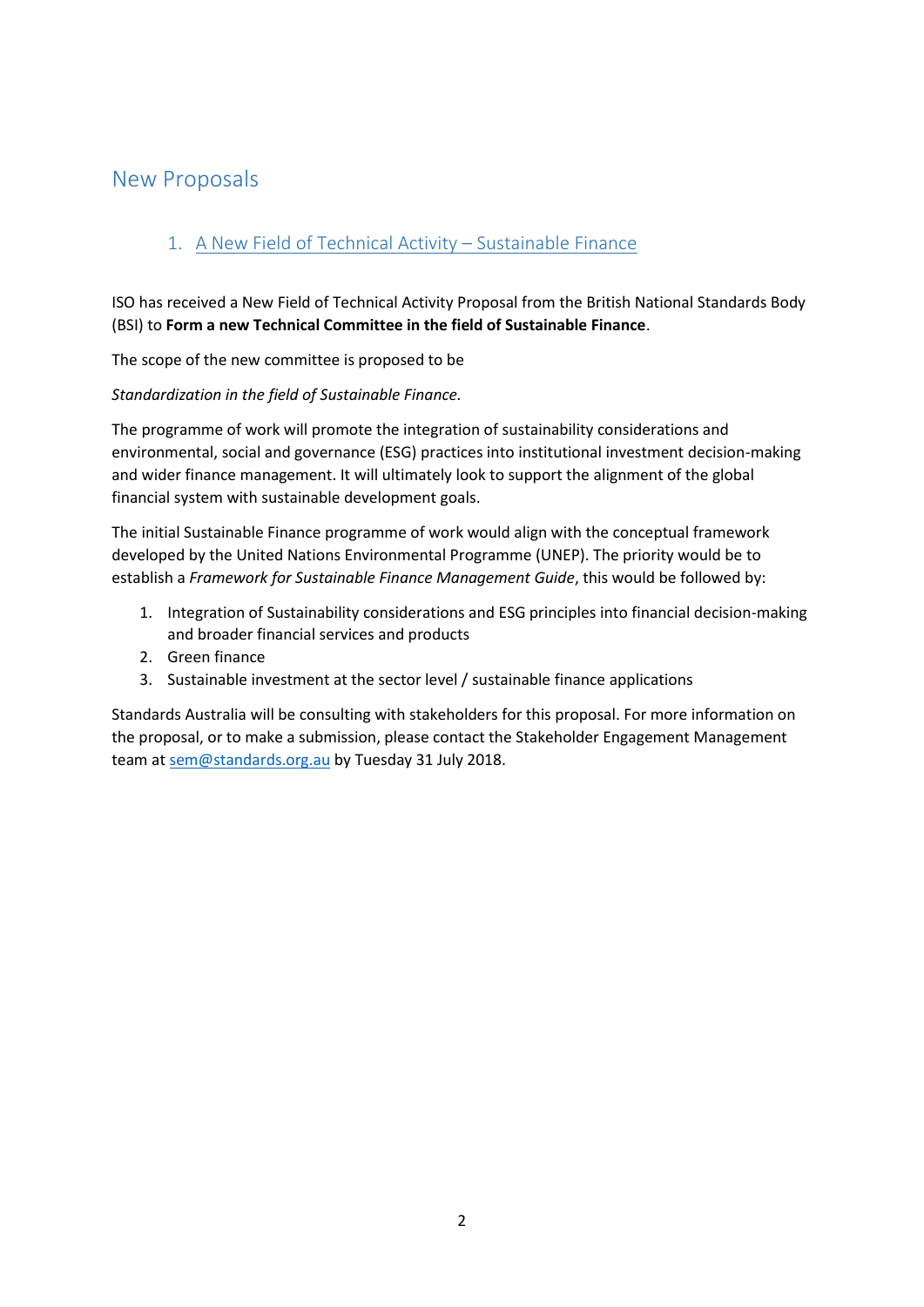# International

### <span id="page-2-0"></span>1. Calling all creatives! The #mycrazyidea Design Contest is now open

To celebrate World Standards Day, [IEC](http://www.iec.ch/) (International Electrotechnical Commission), [ISO](https://www.iso.org/home.html) (International Organization for Standardization) and [ITU](https://www.itu.int/en/Pages/default.aspx) (International Telecommunication Union) are organizing a drawing and video contest where you can win up to 1 500 Swiss francs. The competition is open to all countries and will close on 30 July 2018.

To participate, think of a problem in your community, something that could be better. Now, imagine that you have the latest technology (robotics, artificial intelligence, smart manufacturing, virtual reality, etc.) at your disposal. How could you use this technology paired up with international standards to solve the problem?

The **#mycrazyidea** competition is inspired by the 2018 World Standards Day theme "International Standards and the Fourth Industrial Revolution". The day will draw attention to the technologies that are blurring the boundaries between the digital and the real world, and the role of international standards in enabling their positive development.

Follow the competition's [Facebook,](https://www.facebook.com/wsdcontest/) [Twitter](https://twitter.com/WSDcontest?lang=en) and [Instagram](https://www.instagram.com/wsdcontest/?hl=en) pages for live updates and interactive guidance for contestants. The winning design will be decided by public voting.

Since 1970, 14 October has been dedicated to celebrating international standards. Coordinated by IEC, ISO and ITU, World Standards Day celebrates the collaborative efforts of the thousands of public- and private-sector experts that dedicate their time and expertise to the development of international standards.

To participate, find the rules and requirements [here.](https://www.worldstandardscooperation.org/world-standards-day/world-standards-day-2018/)

For some inspiration, read all about last year's winners [here.](https://www.worldstandardscooperation.org/world-standards-day/world-standards-day-2017/)

### <span id="page-2-1"></span>2. WTO to hold seminar on cross-border movement of service-providing individuals

At a meeting of the Council for Trade in Services (CTS) on 30 May, WTO members agreed to hold a thematic seminar on the temporary movement of natural persons across borders for the purpose of supplying services. Also known as "Mode 4", this trade modality covers individuals who are either service suppliers (such as independent professionals) or are employed by a service supplier.

Under the [General Agreement on Trade in Services \(GATS\),](https://www.wto.org/english/docs_e/legal_e/26-gats_01_e.htm) services can be traded internationally in four different ways — known as [the four modes.](https://www.wto.org/english/tratop_e/serv_e/cbt_course_e/c1s3p1_e.htm) Mode 4 does not concern persons seeking access to the employment market in the host member, nor does it affect measures regarding citizenship, residence or employment on a permanent basis.

Initially proposed by India, the seminar will be held back-to-back with a meeting of the Council for Trade in Services on a date still to be confirmed. The event will be based on a draft programme by the WTO Secretariat and will be opened to representatives of WTO members, international organizations, public and private entities and individual experts.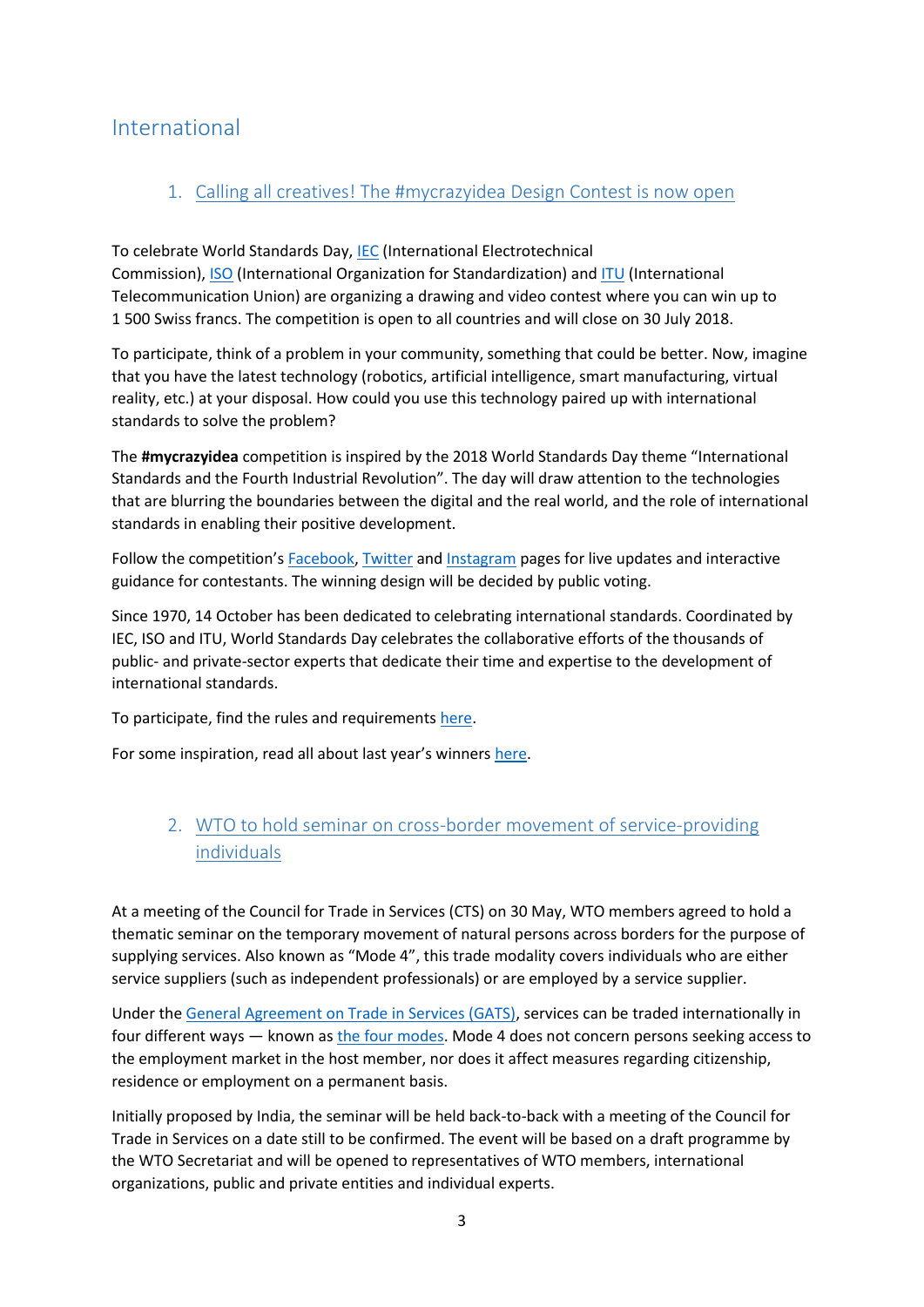Under the title "CTS Thematic Seminar – Mode 4 at work", the proposed programme will provide an overview of Mode 4 of the GATS and discuss its scope, offering also a snapshot of the specific commitments undertaken and most favoured nation exemptions listed by WTO members. Mode 4 access and pertinent regulatory disciplines negotiated in Regional Trade Agreements, the main challenges of measuring Mode 4 trade and its economic impact will also feature in the discussion.

Participants will have the opportunity to discuss regulatory measures that may have a bearing on scheduled Mode 4 commitments and will address the challenges to realising the benefits of existing Mode 4 bindings.

On other issues, least developed countries (LDCs) stressed the need for capacity building and technical assistance measures to enable their suppliers to take advantage of the [LDC services waiver](https://www.wto.org/english/tratop_e/serv_e/ldc_mods_negs_e.htm) preferences. They also advocated that, in line with the decision on the waiver taken at the WTO's 10th Ministerial Conference in Nairobi, the Council facilitate an exchange of information on relevant technical assistance measures, initiate a process to review the operation of notified preferences, and put forward a number of specific suggestions.

China reported on a two-week workshop on "E-commerce and development under the multilateral trading system" that was held in China in May and attended by 15 WTO developing members. Members reverted to a proposal that the Council hold a thematic seminar on e-commerce; delegations were generally supportive of the idea and consultations on a possible programme for the event will be organised.

The Russian Federation and Ukraine reiterated their differences regarding the reform of the Ukrainian gas transportation system and, under other business, Japan, echoed by the United States, repeated its concerns about existing and proposed cybersecurity measures by China and Viet Nam; the delegations concerned underscored that their respective measures are fully in compliance with their WTO obligations.

The Council appointed Ambassador Alfredo Suescum of Panama as the new chair of the Council.

Source: [https://www.wto.org/english/news\\_e/news18\\_e/serv\\_30may18\\_e.htm](https://www.wto.org/english/news_e/news18_e/serv_30may18_e.htm)

### <span id="page-3-0"></span>3. Symposium highlights role of Trade Facilitation Agreement in easing global flow of goods

A joint G20-OECD-WTO event held on 30 May 2018 at the Organisation for Economic Cooperation and Development (OECD) in Paris discussed how the international community can join efforts to further ease the flow of goods among WTO members. The WTO's Trade Facilitation Agreement (TFA) was cited as a model for future trade cooperation initiatives aiming to promote productivity and economic development.

The panel said WTO members have made encouraging progress in implementing the [TFA.](https://www.wto.org/english/tratop_e/tradfa_e/tradfa_e.htm) This is evident through the high number of ratifications of the Agreement by members and the notifications submitted by developing countries outlining the timetables envisaged for implementing the TFA, based on their respective capacities. The panel noted that 136 WTO members have ratified the Agreement, representing 83% of the membership. "The progress made is encouraging and it is heartening to see that WTO members seem keen to implement the TFA to support economic growth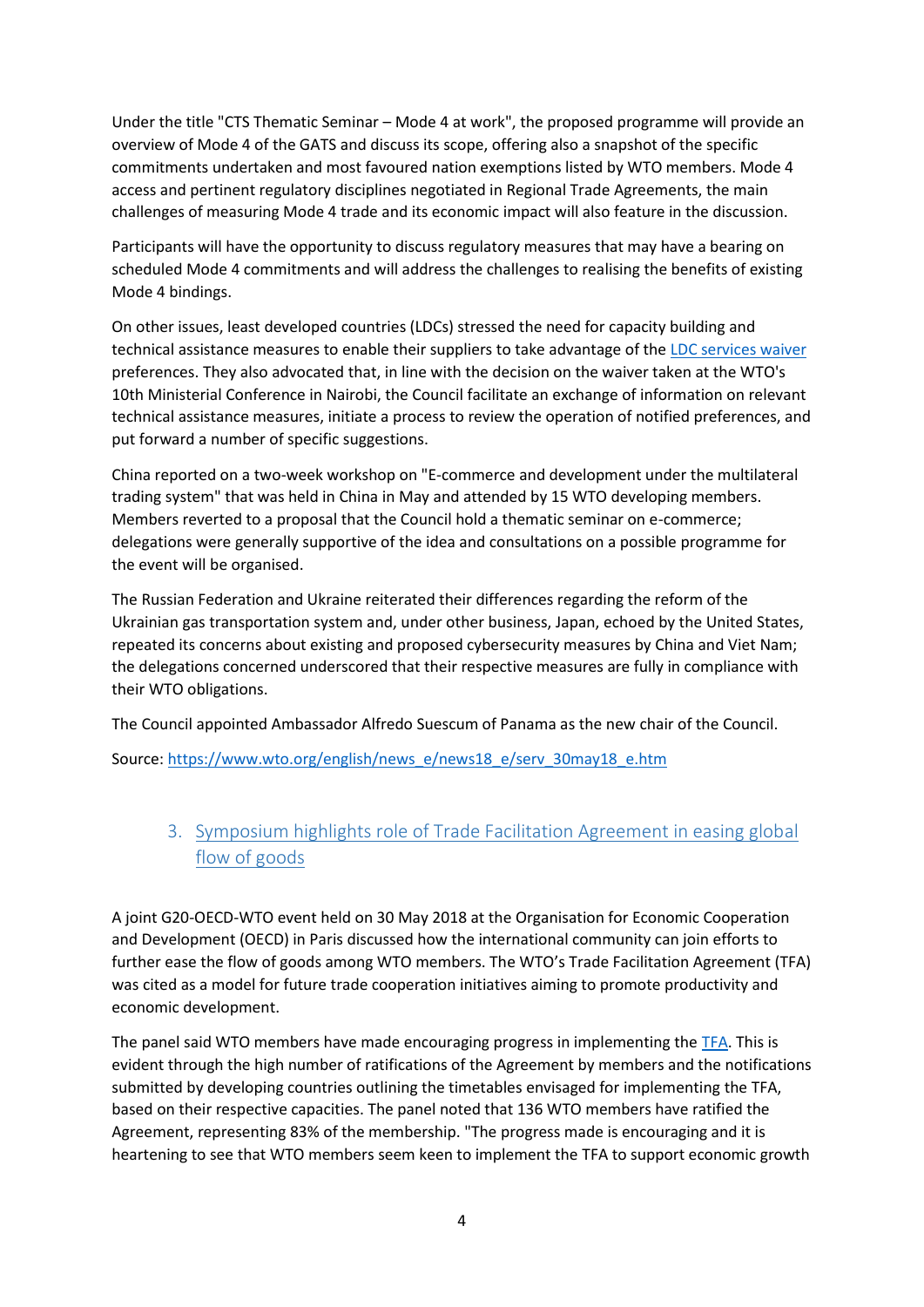and poverty alleviation," said Nora Neufeld, Secretary to the WTO Committee on Trade Facilitation, speaking at the event. More detail on TFA implementation is available [here.](https://www.wto.org/english/news_e/news18_e/fac_02may18_e.htm)

The TFA establishes procedures to ease world trade among WTO members. It is estimated that when fully implemented, the TFA will reduce trade costs by an average of 14% worldwide, with the poorest countries benefitting the most.

The event highlighted that cooperation among international organizations, including the [G20,](https://www.g20.org/) the [OECD](http://www.oecd.org/) and the WTO, will be key to monitoring progress among countries in implementing the TFA and identifying areas which could be improved. It was suggested that further progress to ease international trade will be contingent upon enhanced cooperation with the private sector and improved coordination of border agencies. It was also mentioned that the international community has a key role to play in helping women overcome barriers to doing business, as many small and medium-sized enterprises are women-owned.

In his opening speech at the event, OECD Secretary-General Angel Gurría called on international organizations to pool their expertise into this project. He said: "International trade can contribute to more inclusive and sustainable growth. And trade facilitation is a key part of this effort. The TFA shows that multilateralism can work, and the Trade Facilitation Indicators show that it is working. Let's put our minds together to make global trade work for all. Getting this equation right is crucial to deactivate protectionism, improve productivity and reduce inequalities."

Other speakers included Argentina's Minister of Foreign Affairs, Jorge Faurie, the B20 Chair, Daniel Funes de Rioja, and the WTO Director-General's Principal Advisor, Tim Yeend.

Source: [https://www.wto.org/english/news\\_e/news18\\_e/fac\\_04jun18\\_e.htm](https://www.wto.org/english/news_e/news18_e/fac_04jun18_e.htm)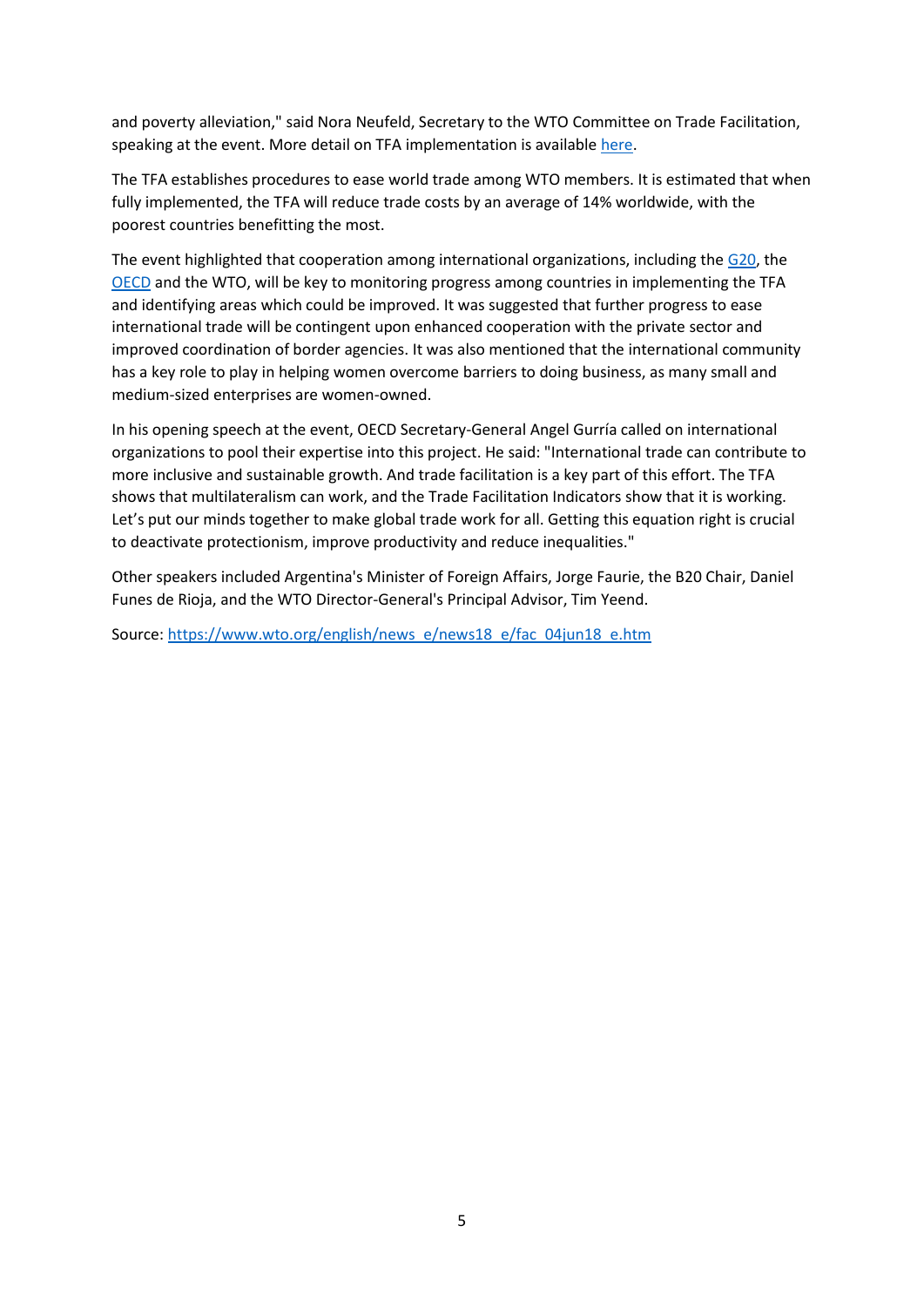# <span id="page-5-0"></span>1. Australia to become a Participating Member of ISO/PC 311 *Vulnerable Consumers*

At the recent Production Management Group meeting, approval was given for Australia to increase their participation level on ISO/PC 311 *Vulnerable Consumers* from non-member, to participating member.

ISO/PC 311 is a project committee which was established in 2017 for standardization in the field of vulnerable consumers. The committee, currently consisting of 13 participating members and 10 observer members, is in the process of developing their first standard: ISO/NP 22458 *Inclusive Service: identifying and responding to consumers in vulnerable situations*. The secretariat of the committee is held by the British National Standards Body, BSI.

There has been increasing national interest in this areas of standardization and, following industry leadership and support, Standards Australia is now in the process of developing a National Mirror Committee to mirror and engage with this new work at ISO. If you are interested in finding out more or participating in this international work, please contact Senior Stakeholder Engagement Manager, Brett Lovett, at [brett.lovett@standards.org.au](mailto:brett.lovett@standards.org.au) for further information.

### <span id="page-5-1"></span>2. New edition of ISO 22000 just out!

With over two hundred diseases spread through the food chain, it's clear that safe, sustainable food production is one of our greatest challenges. Globalization of the food trade further complicates food safety and the new edition of ISO 22000 on food safety management systems presents a timely response.

Food safety is about the prevention, elimination and control of foodborne hazards, from the site of production to the point of consumption. Since food safety hazards may be introduced at any stage of the process, every company in the food supply chain must exercise adequate hazard controls. In fact, food safety can only be maintained through the combined efforts of all parties: governments, producers, retailers and end consumers.

Aimed at all organizations in the food and feed industries, regardless of size or sector, ISO 22000:2018, Food safety management systems – Requirements for any organization in the food chain, translates food safety management into a continuously improving process. It takes a precautionary approach to food safety by helping to identify, prevent and reduce foodborne hazards in the food and feed chains.

The new edition brings clarity of understanding for the thousands of companies worldwide that already used the standard. Its latest improvements include:

# ISO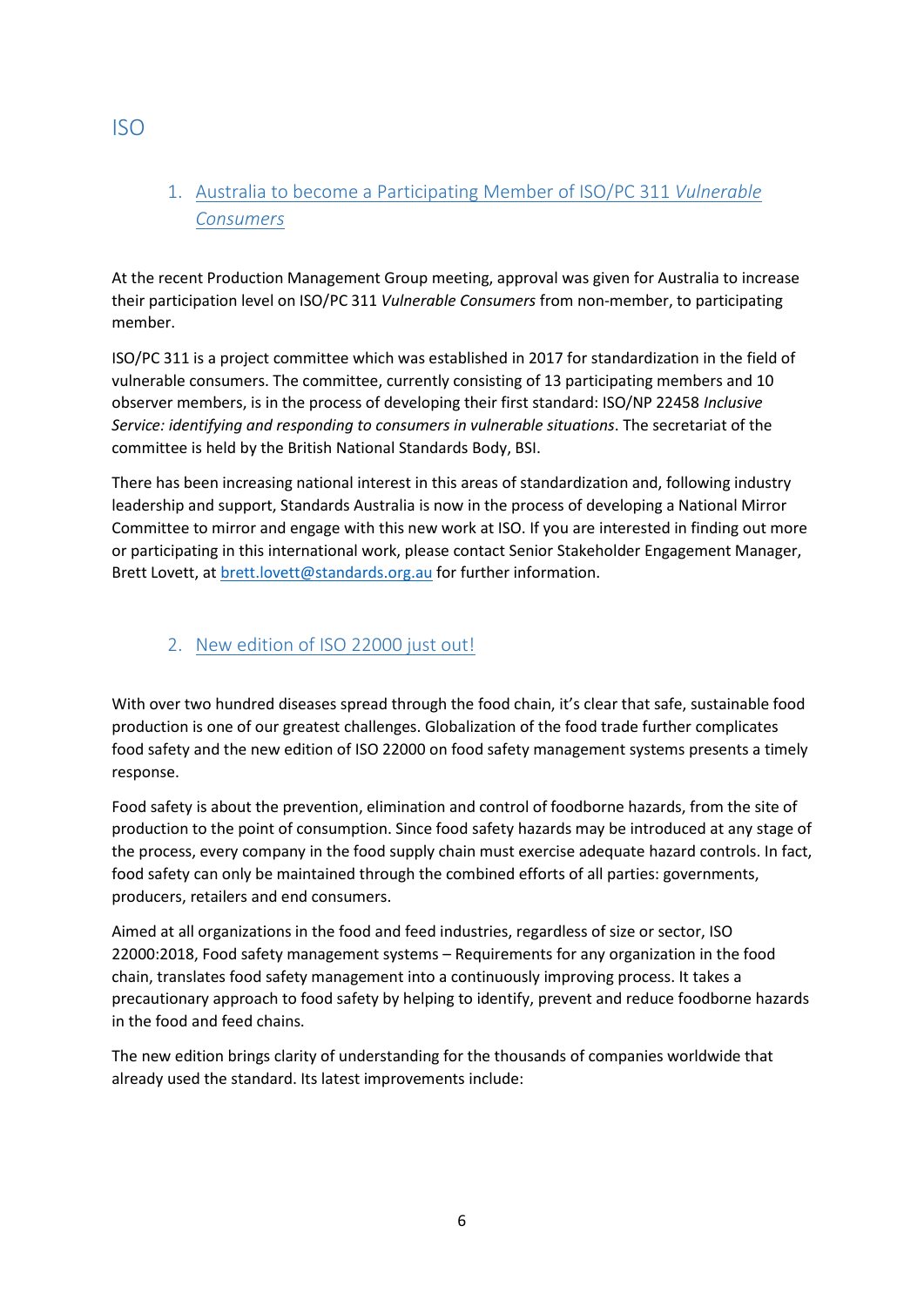Adoption of the High-Level Structure common to all ISO management system standards, making it easier for organizations to combine ISO 22000 with other management systems (such as ISO 9001 or ISO 14001) at a given time

A new approach to risk – as a vital concept in the food business – which distinguishes between risk at the operational level and the business level of the management system

Strong links to the Codex Alimentarius, a United Nations food group that develops food safety guidelines for governments

The new standard offers a dynamic control of food safety hazards combining the following generally recognized key elements: interactive communication, systems management, Prerequisite Programmes (PRPs), and the principles of Hazard Analysis and Critical Control Points (HACCP).

Jacob Faergemand, Chair of technical committee ISO/TC 34, Food products, subcommittee 17, Management systems for food safety, that developed the standard, says: "To meet the market needs for food safety, ISO 22000 is created by stakeholders who are involved in food safety organizations: governance, consumers, consulting, industry and research. When a food safety management system is developed by the users of ISO 22000, you make sure that requirements from the market are met."

ISO 22000:2018 cancels and replaces ISO 22000:2005. Organizations certified to the standard have three years from the date of publication to transition to the new version.

Australia is a Participating member of ISO/TC 34/SC 17 *Management Systems for Food Safety*, with National Mirror Committee FT-024 *Food Products*. If you are interested in engaging in the work of this committee or looking for further information, please contact Senior Stakeholder Engagement Manager, Brett Lovett, a[t brett.lovett@standards.org.au.](mailto:brett.lovett@standards.org.au)

Source:<https://www.iso.org/news/ref2301.html>

### <span id="page-6-0"></span>3. New ISO standards for greener machine tools

When the topic of energy efficiency comes up, energy-efficient machine tools don't immediately spring to mind. Yet machine tools contain motors and auxiliary components whose energy demand varies widely during machining operations. Happily, a new series of ISO standards can help measure energy supplied and improve machine design and performance.

Machine tools are complex power-driven industrial devices employed to manufacture ready-for-use parts or semi-finished products. Encompassing a whole array of tools for cutting and forming metal, wood and plastics, and all their accessories, machine tools are used by companies in a variety of sectors like the automotive industry, general machinery, precision engineering, the medical sector, transport, aerospace, and dies and mould.

Machine tools obviously use different forms of energy, such as electrical energy, compressed air, hydraulic energy, energy hidden in the cooling and lubrication system, etc. Therefore, the energy demand of a machine tool is considered as key data for investment, but does not stand alone. The performance of a machine tool is multidimensional regarding its economic value, its technical specification and its operating requirements, which are influenced by the specific application. Hence why the ecological footprint is a common challenge for all these products and, as natural resources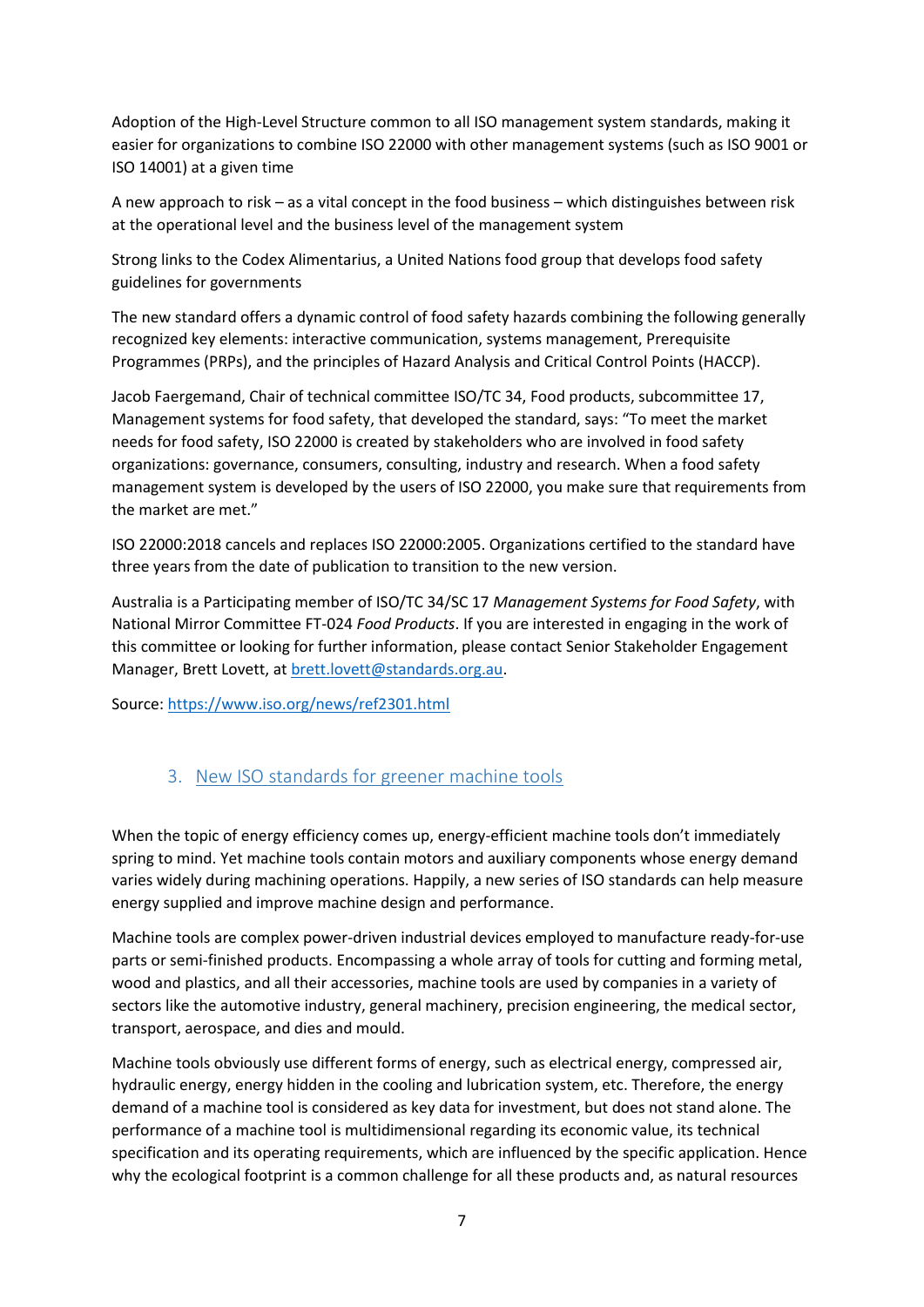become scarce, environmental performance criteria for machine tools need to be defined and the use of these criteria specified.

ISO has recently published the first two parts of a new International Standard for the environmental evaluation of machine tools, which proposes to analyse machine tools with regard to the delivered functions in order to highlight the commonalities in the huge variety of existing machine tool types.

ISO [14955-1,](https://www.iso.org/obp/ui/#iso:std:iso:14955:-1:ed-2:v1:en) *Machine tools – Environmental evaluation of machine tools – Part 1: Design methodology for energy-efficient machine tools*, addresses the energy efficiency of machine tools during their working life. It identifies the main functions and machine tool components that are responsible for energy demand during the use phase. These components are then compared with previous components or with the state-of-the-art for their future improvement.

ISO [14955-2,](https://www.iso.org/standard/66354.html) *Machine tools – Environmental evaluation of machine tools – Part 2: Methods for measuring energy supplied to machine tools and machine tool components*, supports the energysaving design methodology according to ISO 14955-1 by providing practical methods for measuring the energy supplied to machine tools.

Ralf Reines, Convenor of ISO/TC 39/WG 12 that developed the standards, explains: "*This is, to my knowledge, the only standard concerning this topic that is tailored for machine tools. It covers the topic in a way that it can be applied to each and every machine tool, despite the fact that the product group of machine tools is extremely diverse, e.g. different technologies (such as milling, turning, grinding, laser processing, forming), processing of material (metal, wood, plastics), sizes (to produce parts the size of a tooth or to process gears for windmills of 10 m in diameter). The standard focuses on the relevant energy users to achieve a higher environmental performance without loosing in technical possibilities*."

According to the study Market Report 2016 by the German Machine Tool Builders' Association, the world production of machine tools represents EUR 67.7 billion. The increasing demand for machinery and production systems to be more energy-efficient is a relatively new challenge for machine designers. Now, with the new ISO 14955 series, energy efficiency is likely to become an increasingly important quality attribute of modern machine tools.

ISO 14955-1 and ISO 14955-2 were developed by ISO technical committee ISO/TC 39, *Machine tools*, whose secretariat is held by [SNV](https://www.iso.org/member/2106.html), ISO's member for Switzerland. Australia is not a member of this committee.

Source:<https://www.iso.org/news/ref2262.html>

### <span id="page-7-0"></span>4. Delivering a safer world

A common expectation of improved safety in almost all aspects of our lives, from safer workplaces, to safer consumer products and food, highlights an important role for accreditation.

The challenge now faced by employers, businesses and government is to ensure that those expectations become reality. It's a substantial task, made considerably easier thanks to International Standards that keep people safer in their homes, at their workplaces, and on their journeys. Many of these work as part of a coherent system of ISO management standards, addressing sectors from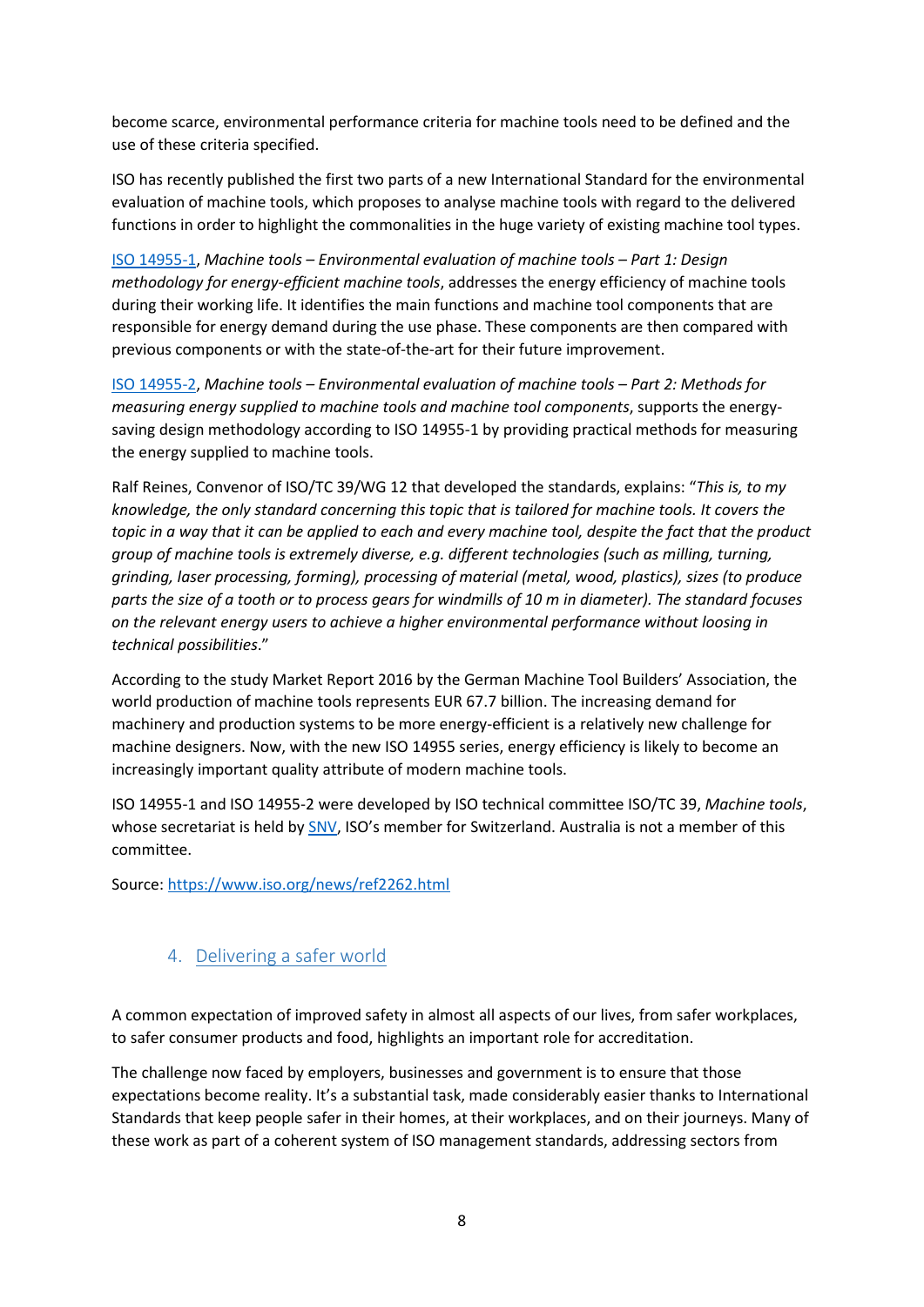information security (ISO/IEC 27001) and food safety (ISO 22000), to the recentlypublished ISO 45001 — [Occupational health and safety](https://www.iso.org/iso-45001-occupational-health-and-safety.html)*.*

International Standards reassure employers, workers and consumers alike, providing a tried and trusted answer to any organization looking to improve the efficiency and safety of its processes. For many, getting certified is a way of showing the world that your services or products are packing the power of standards. While certification is not compulsory, many choose to engage an independent expert to verify the procedures and processes that they have in place.

But what processes exist for making sure that independent experts, really are just that? The answer lies in accreditation, where certifying bodies are themselves assessed and approved to provide [certification services.](https://www.iso.org/certification.html) The organizations responsible for coordinating accreditation activities on a global scale, are the [International Laboratory Accreditation Cooperation](https://ilac.org/) (ILAC) and the [International](https://www.iaf.nu/)  [Accreditation Forum](https://www.iaf.nu/) (IAF). They're also the people behind the annual world accreditation day, celebrated each year on June 9.

The Chairs of both organizations have reiterated the importance of delivering a "safer world" and how accreditation can support government, regulators and businesses, aiming to keep people safer in their work, their domestic life, their journeys and all other parts of their lives.

For further information, consult [the World Accreditation Day site,](http://ilac.org/news-and-events/world-accreditation-day/) where you will find further information from ILAC and the LAF, as well as a brochure that shows how accredited testing, inspection and certification is being used to deliver a safer world.

<span id="page-8-0"></span>Australia's member body of the ILAC is the National Association of Testing Authorities ([NATA\)](http://www.nata.com.au/). The Australian representation at IAF is coordinated with New Zealand through the Joint Accreditation System of Australia and New Zealand [\(JAS-ANZ\)](http://www.jas-anz.org/).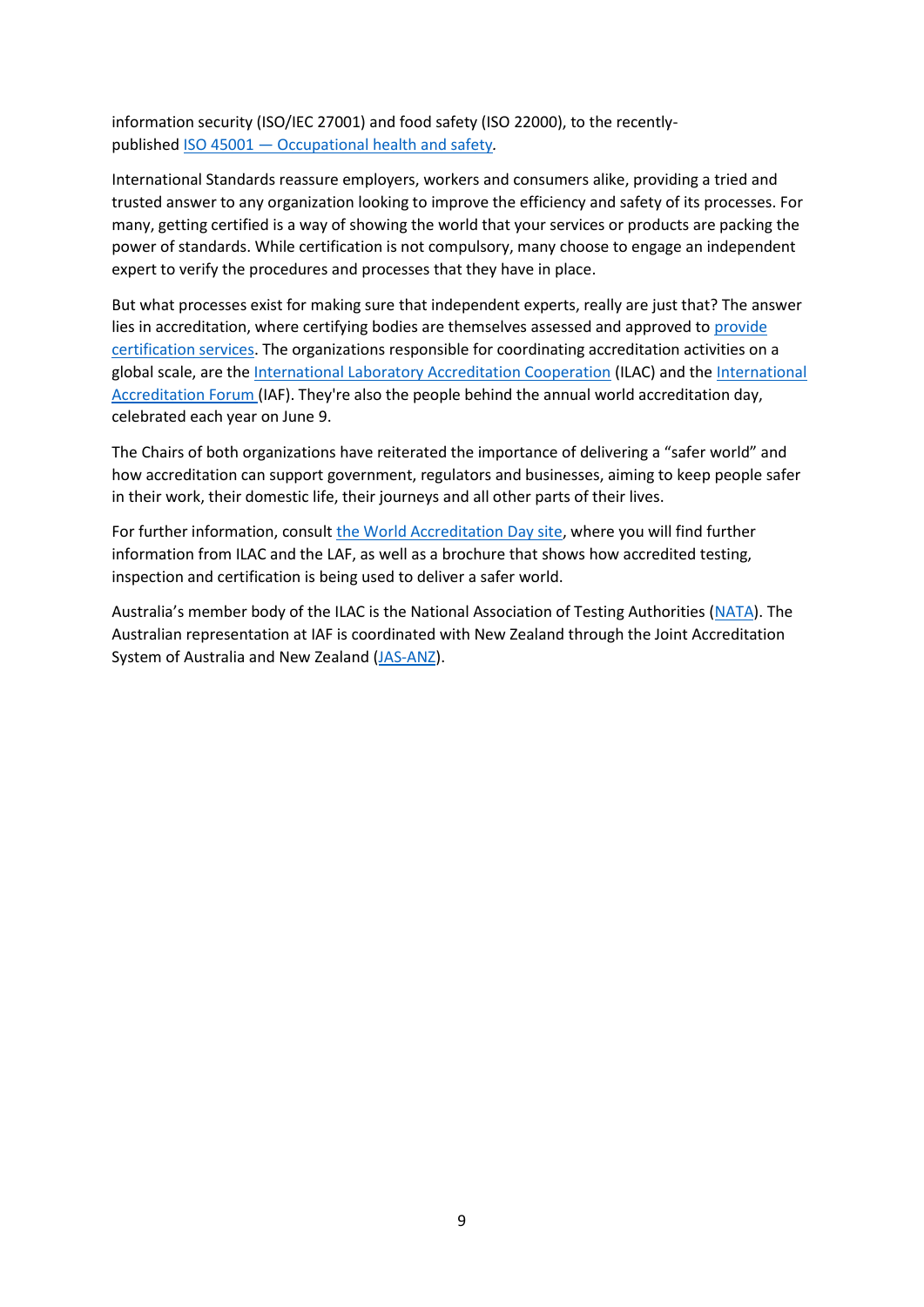# 1. IECRE issues first solar PV certificate

The IECRE (the IEC System for Certification to Standards Relating to Equipment for Use in Renewable Energy Applications) is pleased to announce the first IEC TS 62941 certificate issued to First Solar, Inc., a leading global provider of comprehensive photovoltaic (PV) solar systems.

IEC TS 62941 identifies best practices for PV product design, manufacturing processes, and the selection and control of materials. The certification was issued by the global safety and certification organization, Underwriters Laboratories – UL (US), one of the first approved Renewable Energy Certification Bodies (RECBs) in the IECRE.

First Solar becomes the first company to benefit from the harmonized certification process for the PV sector. The IECRE System enables broader industry stakeholder participation in defining the third party certification process, which guarantees the certificates will meet the needs of industry.

It reduces costs for manufacturers and consumers by eliminating the need for duplicative evaluations and certifications in different markets.

"The IECRE System for certifying PV products, systems, and farms ensures that all stakeholders will have confidence and trust that devices and installations are built to International Standards and perform as promised", said Kerry McManama, Executive Secretary & COO of the IECRE System.

IEC TS 62941 has raised the industry standards for PV module product design, development, product certification, process control, raw material control and procurement, as well as product testing and monitoring.

First Solar was assessed by UL, consistent with the processes defined by the IECRE Conformity Assessment (CA) system. IECRE certification is highly valued because third party evaluation is carried out by accredited, independent laboratories accepted to participate in the CA system.

#### **About IECRE**

IECRE is a new worldwide approval and certification system that covers equipment and services for use in Renewable Energy sectors and notably those in solar PV energy, wind energy and marine energy. Each of these sectors operates Schemes that cover products, services and personnel and provide testing, inspection and certification.

IECRE has been created in recognition that the ever-increasing demand for electricity and the need to reduce the share of fossil fuels in power generation have led to rapid development and growth of the renewable energy (RE) sector.

The System aims to facilitate international trade in equipment and services for use in RE, while maintaining the required level of safety and performance. Currently IECRE focuses on the above three energy sectors; however, the door remains open for consideration of other technologies such as concentrated solar power (CSP), geothermal energy and fuel cells.

Source:<http://www.iec.ch/newslog/2018/nr0418.htm>

#### <span id="page-9-0"></span>IEC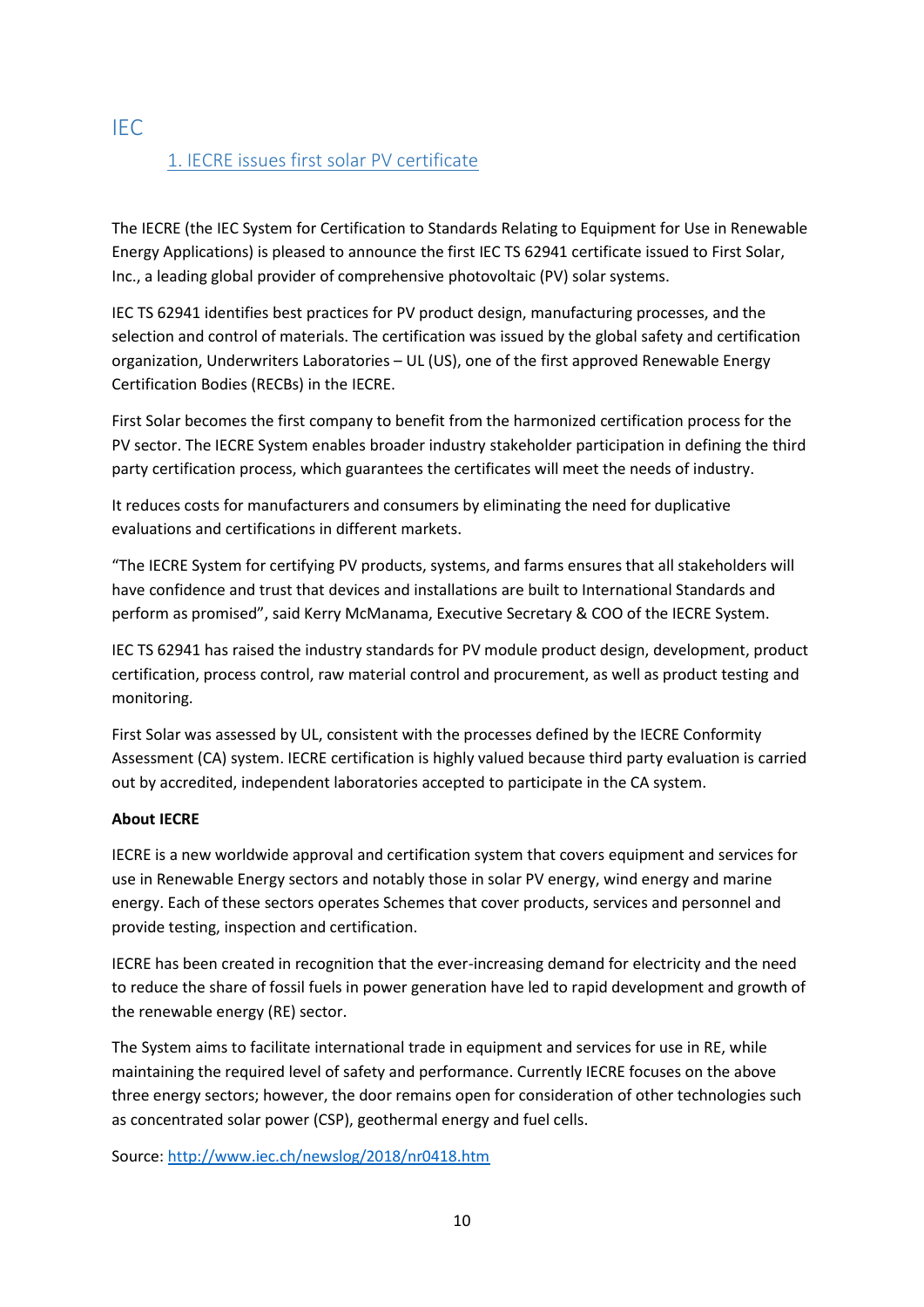### <span id="page-10-0"></span>2. Future-proofing pre-payment meters

The IEC has revised a key International Standard to enhance the security and functionality of metering pre-payment systems. The open Standard Transfer Specification (STS), IEC 62055-41, will benefit customers of electricity, water and gas utilities, particularly in developing countries.

The 'pay-as-you-go' solution is based on a 20-digit token system that enables consumers to buy in advance and to manage their consumption more efficiently. Offline token-based credit transfer methods are particularly suitable for environments where the online communication infrastructure is poorly supported.

The 'pay-as-you-go' solution is based on a 20-digit token system that enables consumers to buy in advance and to manage their consumption more efficiently. Offline token-based credit transfer methods are particularly suitable for environments where the online communication infrastructure is poorly supported.

"Most people living in developing countries find it very difficult to predict how much money they will have left at the end of the month," says Don Taylor, the convenor of the IEC working group that developed the Standard, as well as the director of the STS association. "Wages are often paid weekly and a monthly electricity bill, similar to what exists in Europe or the USA, would be totally impractical."

IEC 62055-41 enhances security through a robust and proven encryption technology. "We wanted to improve drastically the encryption algorithms and make them state-of-the-art secure. The idea is for the encryption level to be valid for the next 30 years," explains Mr. Taylor.

IEC 62055-41 is the only globally recognized International Standard for electricity metering payment systems. It facilitates more efficient grid management by giving utilities access to enhanced consumption data, as well as ensuring interoperability between system components from different manufacturers.

The STS is developed by IEC Technical Committee13: Electrical energy measurement and control. The technologies developed by TC13 help governments to liberalize energy markets and play an important role in the fight on climate change by allowing both utilities and users to track carbon emissions.

#### **About STS**

The STS was originally created in South Africa in 1993 as an industry Standard to support the public utility's electrification programme to connect 10 million households to the supply grid by making use of prepayment metering technology.

Australia is a participating member of IEC/TC 13 with National Mirror Committee EL-011. To find out more about Australia's participation or become involved, contact Stakeholder Engagement Manager, Simona Tomevska [simona.tomevska@standards.org.au](mailto:simona.tomevska@standards.org.au) 

Source:<http://www.iec.ch/newslog/2018/nr0318.htm>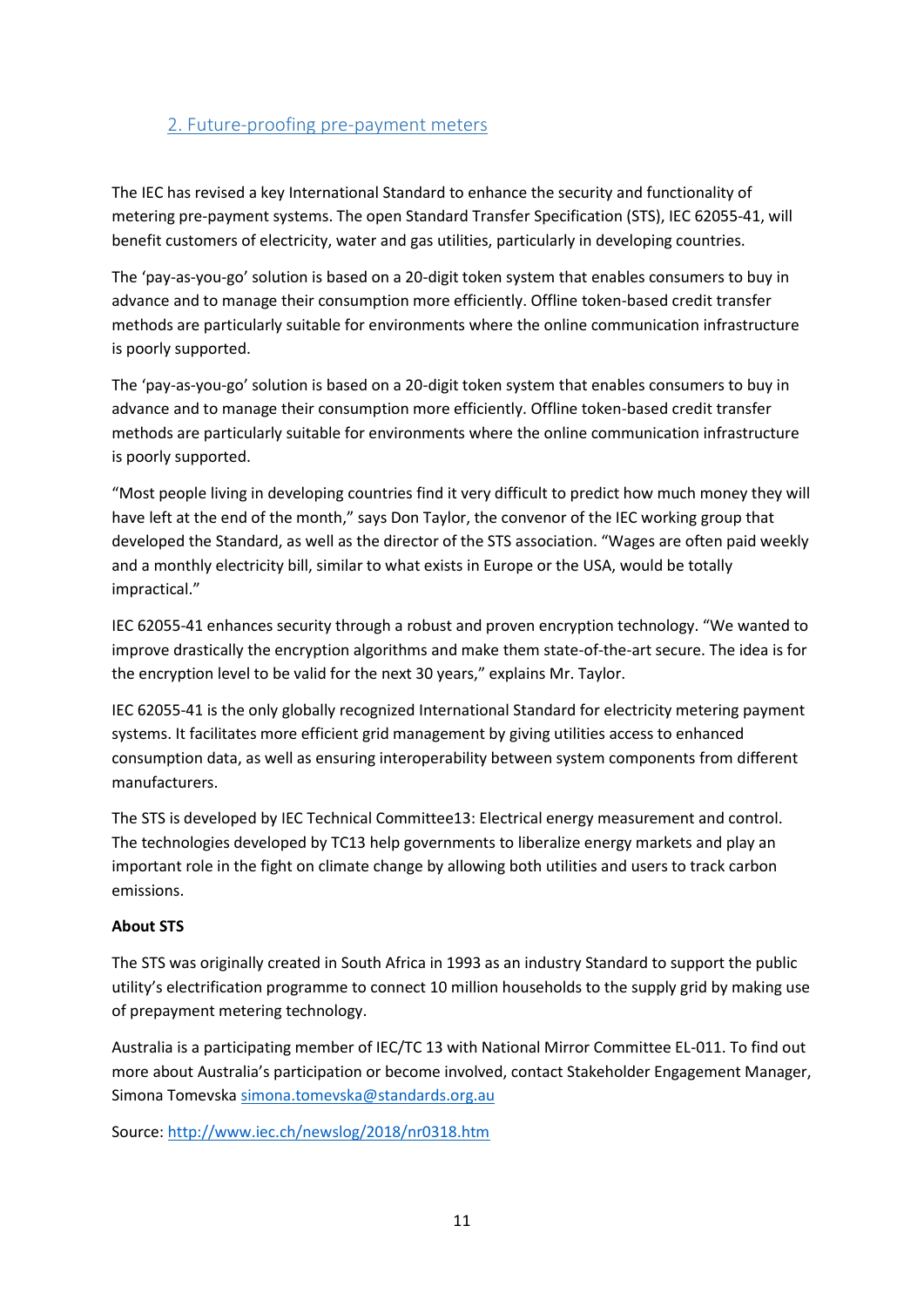### <span id="page-11-0"></span>3. DIY robot helper

Robots are ready to move into our homes. Already present in manufacturing, robots are now able to build the furniture.

At Nanyang Technological University, in Singapore, scientists have built a robot that can autonomously assemble an IKEA chair in 20 minutes. Depending on levels of frustration and exasperation, this might be quicker than assembly by a human.

The robot furniture builder consists of a 3D camera, to serve as its eyes, and two robotic arms equipped with grippers. Force sensors on the robot's arms determine the strength of the grippers and how powerfully to press objects together. The scientists developed algorithms to enable the robot to coordinate the multiple skills needed to assemble the chair.

This was a tough test, requiring the robot to use force control, visual localization and hand-eye coordination, as well as the ability to understand each step of the instructions. The results were impressive.

As a first step, the robot took 3D photos of the parts of the chair to be assembled in order to generate a map of the estimated positions of the different parts. Next, it planned its motion pathways that integrated visual and tactile perception, grasping and execution.

When assembling the chair, the robot needed to be able to grasp the pieces tightly and insert wood plugs into the work pieces. This task proved challenging since the robot needed to regulate the amount of force necessary and required the use of force sensors mounted on its arms.

#### **IEC Standards**

IEC produces International Standards for many of the technologies that robots incorporate including sensors, batteries, and hardware products.

- [IEC/TC 2](http://www.iec.ch/tc2) develops Standards or rotating electrical machines, including the drives and motors used in industrial robots
- [IEC/TC 17](http://www.iec.ch/tc17) prepares Standards for switchgear and controlgear;
- [IEC/SC 21A](http://www.iec.ch/sc21a) develops Standards for batteries containing alkaline or other non-acid electrolytes,
- [IEC/TC 22](http://www.iec.ch/tc22) develops Standards for power electronic systems and equipment,
- [IEC/TC 47](http://www.iec.ch/tc47) develops Standards for the design and use of semiconductor devices, including sensors. Among its subcommittees, IEC SC 47F specifically addresses micro electromechanical systems (MEMS) while IEC SC 47E provides Standards for sensors used in imaging, motion and distance detection.
- [IEC/TC 91](http://www.iec.ch/tc91) is responsible for Standards used in electronic assembly technologies including components.

In addition, the Joint Technical Committee of IEC and ISO on information technology (ISO/IEC JTC 1) prepares Standards used for artificial intelligence including the internet of things and cloud computing. In 2017, a new subcommittee on artificial intelligence, ISO/IEC JTC 1/SC 42, was set up. It held its first meeting in April.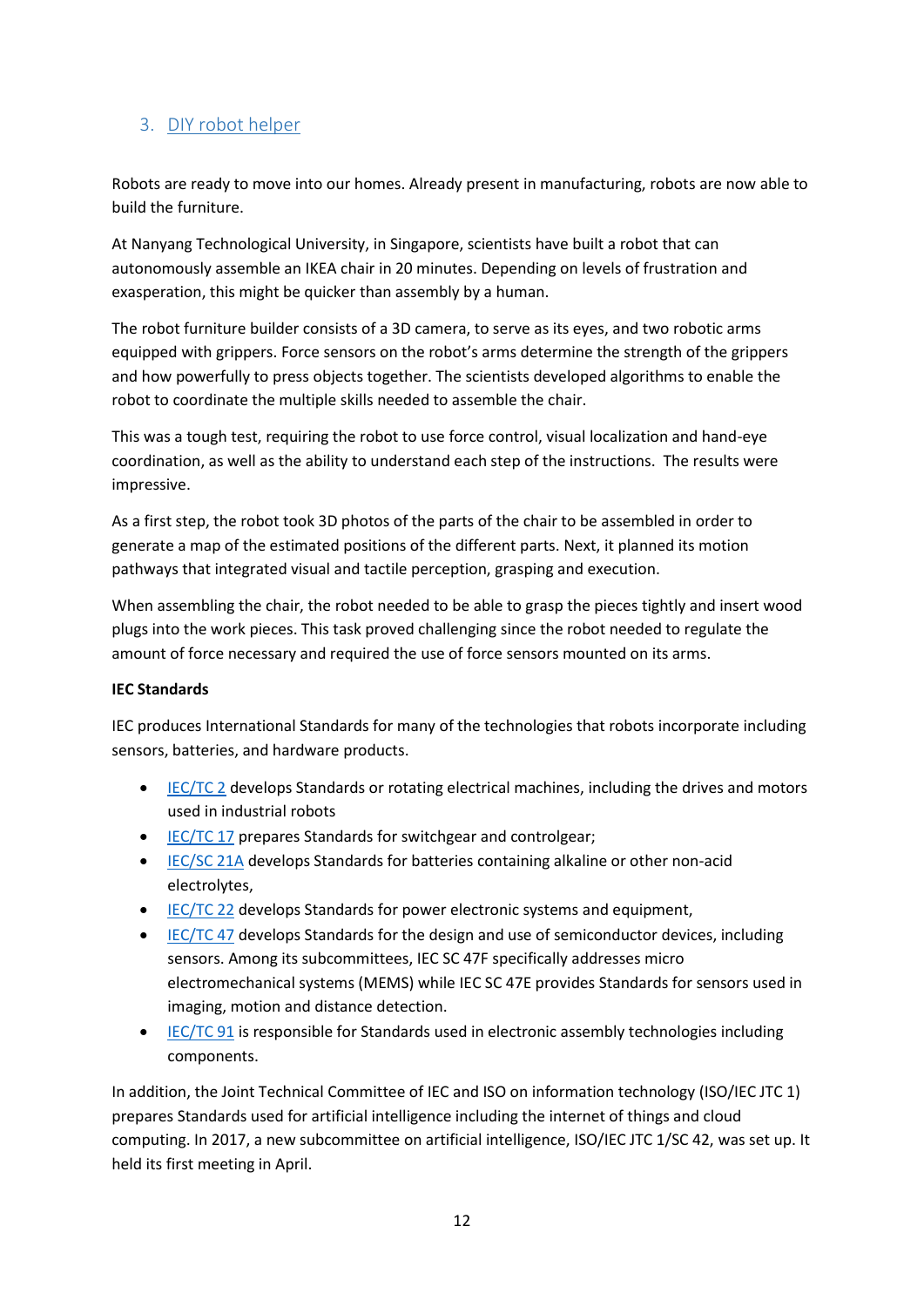#### **Robots at home?**

When George Devol, a founding figure of the modern robotics industry, first developed his robots, they were met with scepticism and distrust. Now they are an integral part of many manufacturing processes.

Already, robots have entered our homes to vacuum, cut grass and clean pools. Furniture assembly should ensue next to spare the psychological angst it has caused in many households.

Source:<https://blog.iec.ch/2018/06/diy-robot-helper/>

### <span id="page-12-0"></span>4. Good things come in pairs in Industry 4.0

Imagine opening your email and finding a medical prescription to treat an illness you didn't know you had, without any prior physical tests and perhaps before you even felt unwell. Your doctor could have decided on the treatment after examining a digital replica of you, including real time data about your diet, lifestyle and current environment.

Medicine may not have arrived at that point yet, but so-called "digital twins" are very much a reality in the world of smart manufacturing, also known as Industry 4.0. Smart manufacturing covers the whole value chain and life cycle of a product, from idea to order, construction and development, delivery, recycling and all related services, as well as real-time integration of user or consumer input and feedback.

Digital twins are the virtual representation of the elements and dynamics of how a product is made, how it operates and how it works throughout its lifecycle. Digital twins influence the design, production and operation of a product.

On the other end of the scale, a growing number of major infrastructure assets have digital twins. In Australia, for example, more than 2000 sensors monitor the physical integrity of the Sydney Harbour Bridge [in order to align it with a digital twin.](https://www.iiconsortium.org/pdf/Smart_Factory_Applications_in_Discrete_Mfg_white_paper_20170222.pdf)

The technology is integral to the [Siemens factory in Amberg,](http://www.xinhuanet.com/english/2018-04/24/c_137133861.htm) Germany. The plant in Bavaria is 75% automated, but still employs 1 300 people because—at least for the time being—humans still perform many tasks better than machines.

The physical factory has a digital twin that is identical in every respect. It is used to plan the production process and programme machines as well as design products and test them.

Once there is an efficient working model and all the bugs have been ironed out, the physical factory begins production. The technology has allowed the factory to scale production to 15 million units a year, a 13-fold increase since 1989, without hiring more people, or moving into larger premises.

Digital twins are made possible by the prevalence of inexpensive sensors, networks for the reliable transmission of data and intelligent analytics systems to process and make decisions. Technology is easily available and is enabling manufacturers to understand how their machines influence a product's tolerances, stresses and design.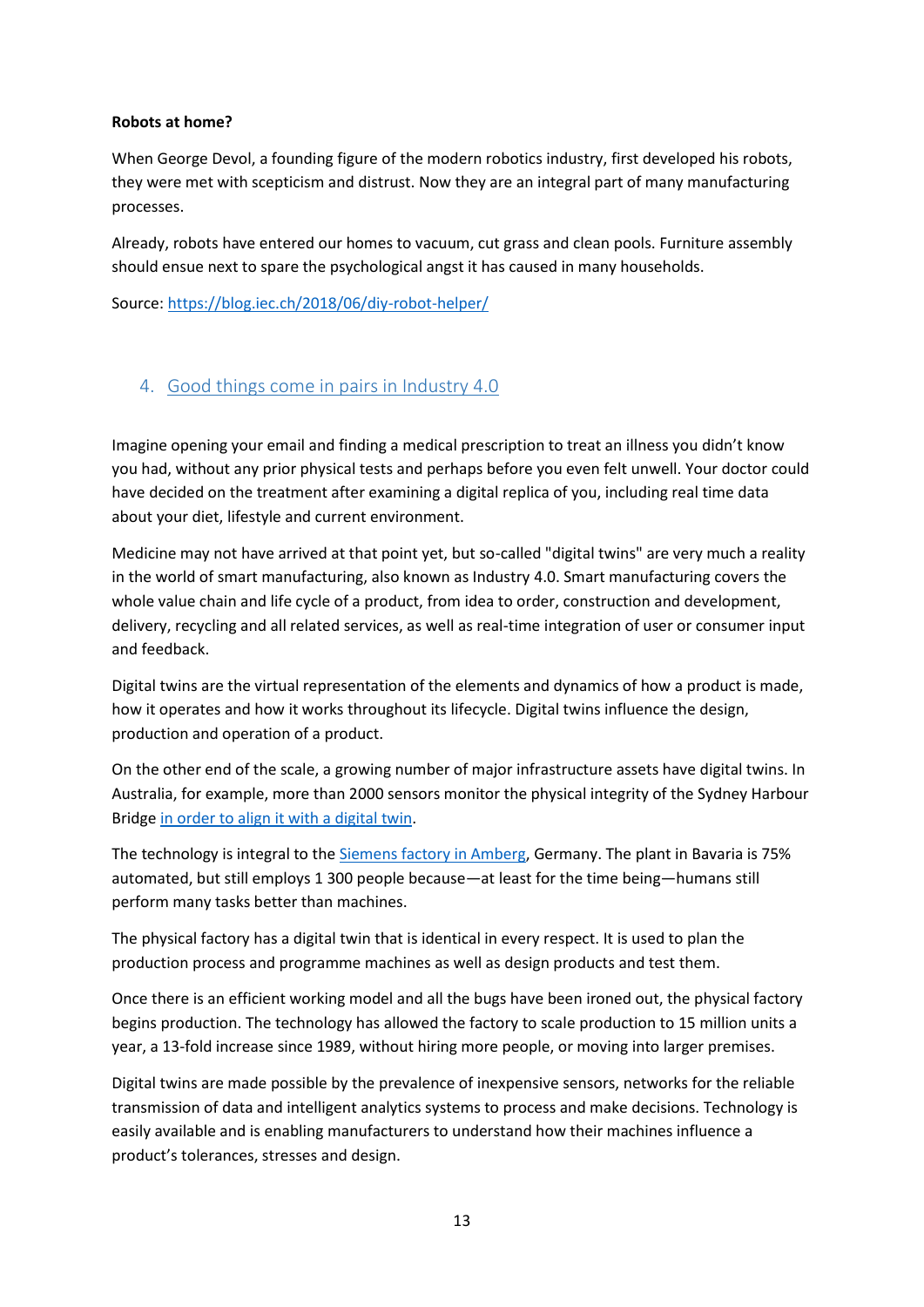According to Siemens the defect rate at the Amberg plant is close to zero. This is all the more remarkable given that the plant manufactures 1 200 different products on the same production lines.

#### **Smart manufacturing can rely on International Standards**

Standardization is of crucial importance, as more companies around the world adopt smart processes. Industry 4.0 requires an unprecedented integration of systems across domains, hierarchical boundaries and lifecycle phases.

#### For this reason, the IEC places a strong emphasis on [systems work.](http://www.iec.ch/about/activities/systemswork.htm)

The IEC Standardization Management Board [\(SMB\)](http://www.iec.ch/dyn/www/f?p=103:47:0::::FSP_ORG_ID,FSP_LANG_ID:3228,25) has set up [Systems Evaluation Group \(SEG\) 7](http://www.iec.ch/dyn/www/f?p=103:186:0::::FSP_ORG_ID,FSP_LANG_ID:19321,25) to pave the way for the creation of a Systems Committee (SyC). The group's scope includes providing an inventory of existing Standards and projects in progress, as well as inviting the cooperation of other organizations to assist in mapping smart manufacturing activities that are closely related and to participate in the activities of the proposed SyC.

SEG 7 works closely with and enhances collaboration between different IEC Technical Committees (TCs). These include:

- [TC 3:](http://www.iec.ch/tc3) Information structures and elements, identification and marking principles, documentation and graphical symbols,
- [TC 17:](http://www.iec.ch/tc17) High-voltage switchgear and controlgear
- $\overline{\text{TC 22}}$ : Power electronic systems and equipment
- [TC 44:](http://www.iec.ch/tc44) Safety of machinery Electrotechnical aspects
- [TC 65:](http://www.iec.ch/tc65) Industrial-process measurement, control and automation
- [TC 77:](http://www.iec.ch/tc77) Electromagnetic compatibility
- [TC 111:](http://www.iec.ch/tc111) Environmental standardization for electrical and electronic products and systems
- [TC 121:](http://www.iec.ch/tc121) Switchgear and controlgear and their assemblies for low voltage
- [CISPR:](http://www.iec.ch/dyn/www/f?p=103:7:0::::FSP_ORG_ID,FSP_LANG_ID:1298,25) International special committee on radio interference, and its SCs

The Joint Technical Committee (JTC) 1 for Information technology, created by the IEC and [ISO,](https://www.iso.org/home.html) also develops relevant Standards through its Subcommittees (SCs). Among them are:

- [ISO/IEC JTC 1/SC](http://www.iec.ch/dyn/www/f?p=103:7:0::::FSP_ORG_ID:3401) 27: IT security techniques
- [ISO/IEC JTC1/SC 41:](http://www.iec.ch/dyn/www/f?p=103:7:0::::FSP_ORG_ID:20486) Internet of things and related technologies
- [ISO/IEC JTC1/SC 42:](http://www.iec.ch/dyn/www/f?p=103:7:0::::FSP_ORG_ID:21538) Artificial intelligence

International Standards are helping manufacturers to develop their products and services in a more efficient, safer and sustainable way. Many companies, consortia and other industry bodies are actively involved in standardization work.